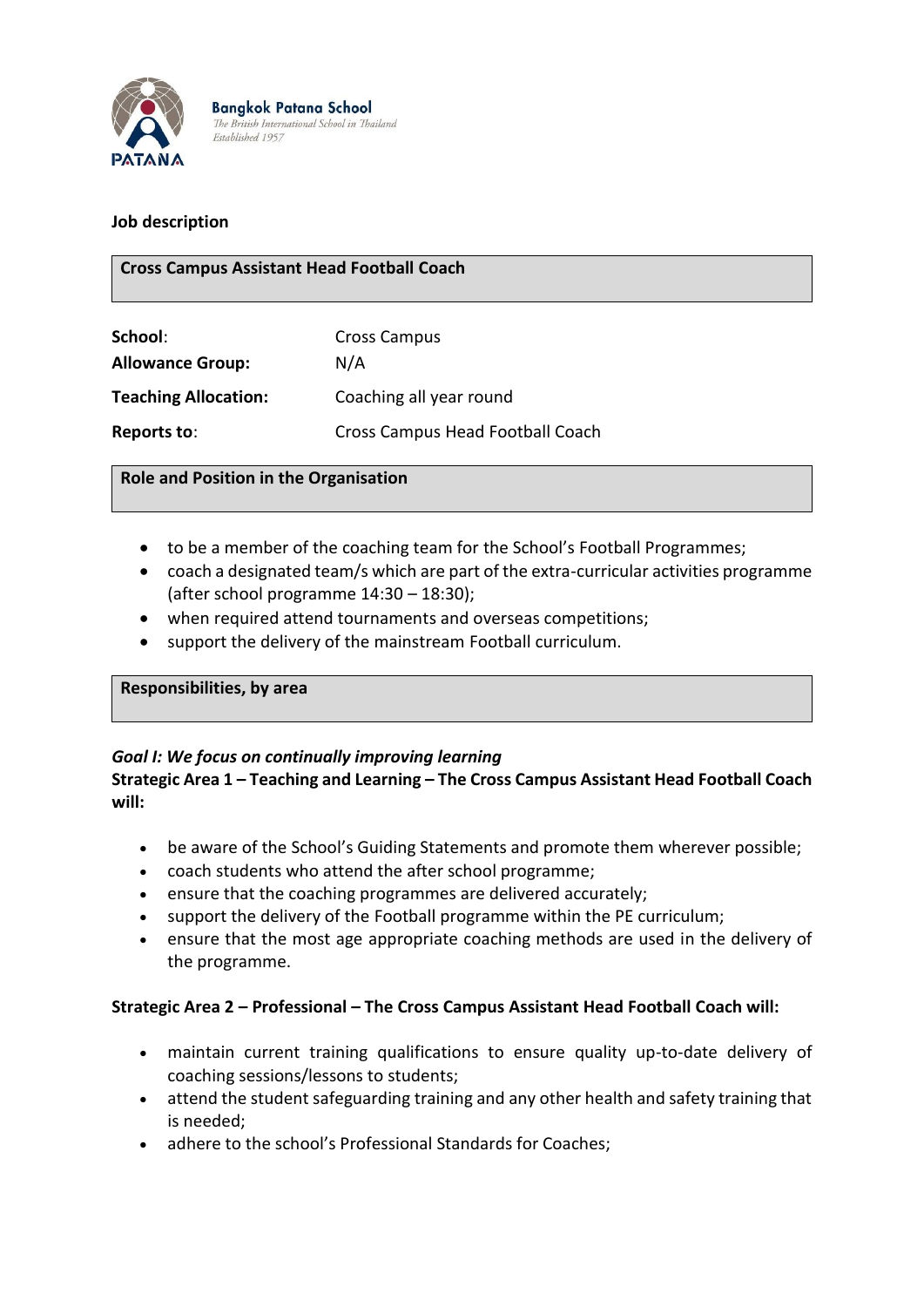

**Bangkok Patana School** The British International School in Thailand Established 1957

- act as an ambassador for the school by demonstrating the highest professional standards;
- play an active role in their own personal development through the School's Performance Management System.

# **Strategic Area 3 - Culture and Communication – The Cross Campus Assistant Head Football Coach will:**

- maintain regular communication with the Cross Campus Head Football Coach and attend meetings when required;
- ensure exemplary standards of behaviour and personal responsibility;
- communicate with parents under the guidance of the Cross Campus Head Football Coach.

# *Goal II - We align our structures, policies and practices to support learning*

# **Strategic Area 1 - Policy and Planning – The Cross Campus Assistant Head Football Coach will:**

- ensure that all coaching sessions are planned and delivered to the standards expected by the Cross Campus Head Football Coach;
- maintain records of attendance, performance and progress as directed by the Cross Campus Head Football Coach;
- plan sessions which follow procedures and processes outlined in school policies;
- understand and adhere to the student safeguarding policy, code of conduct and methods of reporting a concern.

# **Strategic Area 2 - Finance and Resources – The Cross Campus Assistant Head Football Coach will:**

• assist in equipment audits when needed.

# **Strategic Area 3 - Admissions – The Cross Campus Assistant Head Football Coach will:**

• support any new students joining the programme particularly those allocated to his/her coaching group/s.

# **Strategic Area 4 - Health and Safety – The Cross Campus Assistant Head Football Coach will:**

- ensure equipment is maintained in good condition and report any damage or loss to the Cross Campus Head Football Coach;
- maintain standards of safety at all times in the PE/Football areas and be proactive in reporting any perceived risks;
- create a healthy and safe area where students can perform;
- safeguard students against all foreseen risks.